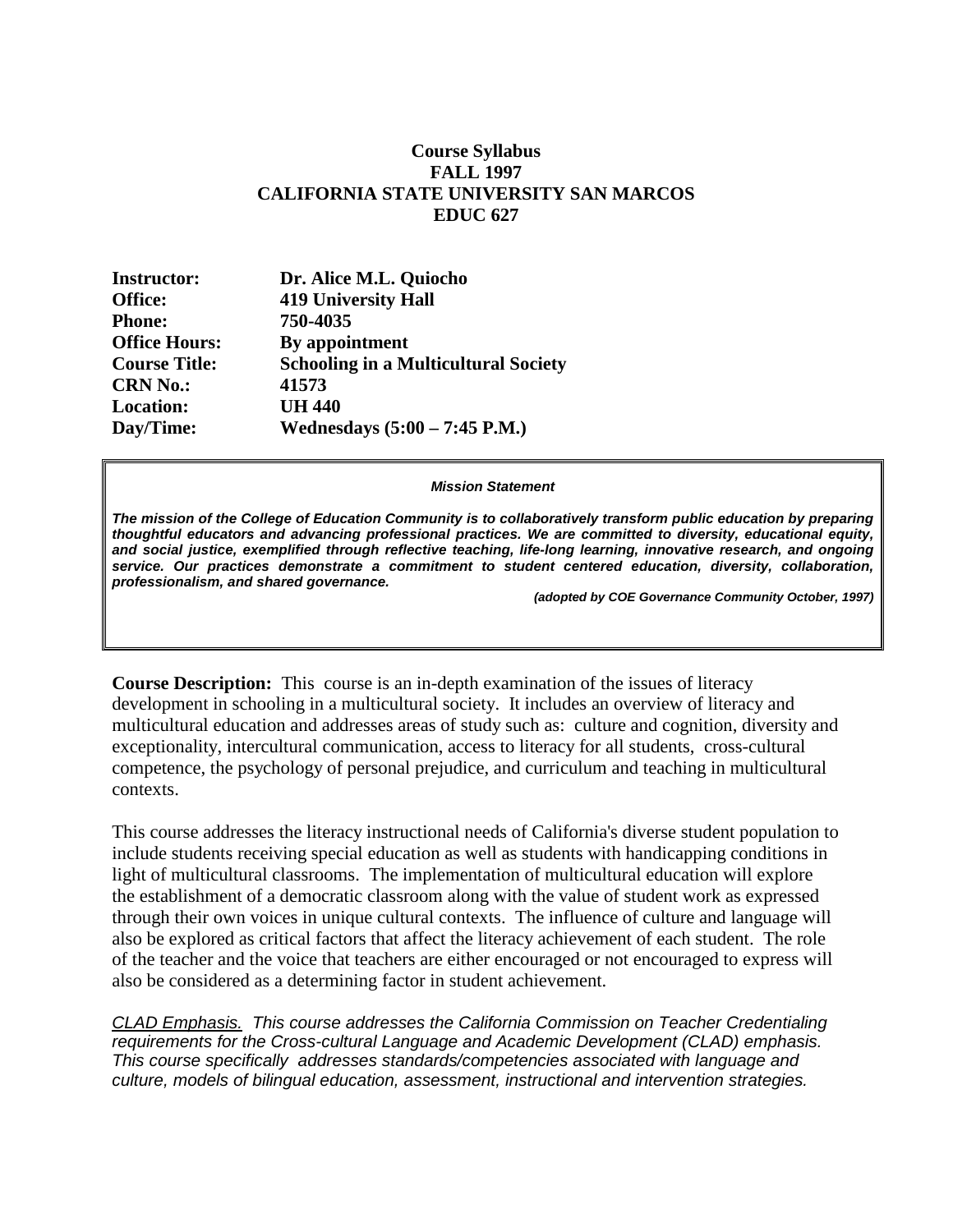### **Required Texts:**

Apple, M.W. & Beane, J.A. (Eds.). (1995). *Democratic Schools*. Alexandria, VA: Association for Supervision and Curriculum Development.

*Beyond the silence: Listening for democracy.* (1999). Edited by J.C. McDermott. Heinemann

Darling-Hammond, L. (1997). *The right to learn: A blueprint for creating schools that work.*  Jossey-Bass.

Henkin, R. (1998). *Who's invited to share: Using literacy to teach for equity and social justice.*  Heinemann

Meier, D. (1995). *The Power of Their Ideas.* Boston, Mass: Beacon Press.

Taylor, D., Coughlin, D. and Marasco, J. (1997). *Teaching and Advocacy.* York, Maine: Stenhouse.

*Valdés, G. (1996). Con respecto: Bridging the distance between culturally diverse families and schools.* Teachers College Press.

#### **Children's Books:**

Flor Ada, A. (1993). *My name is Maria Isabel.* Alladin.

*Got me a story to tell*. (1977) Edited by S. Yee and L. Kokin. St. John's Educational Center.

Yin, C. (1996). *In my heart, I am a dancer.* Philadelphia Folklore Project.

Knight, M.B. (1996). *Talking walls: The stories continue.* Tilbury House*.*

*Rising voices: Writings of young Native Americans.* (1992). Selected by A.B. Hirschfelder and B.R. Singer. Charles Scribner and Sons.

Aliki. (1998). *Painted words.* Greenwillow Books.

Paek, M. *Aekyung's dream.* (1998). Children's Book Press.

Levin, E.. (1989). *I hate English!* Scholastic.

Knight, M.B. (1994*). Who belongs here.* Tilbury House.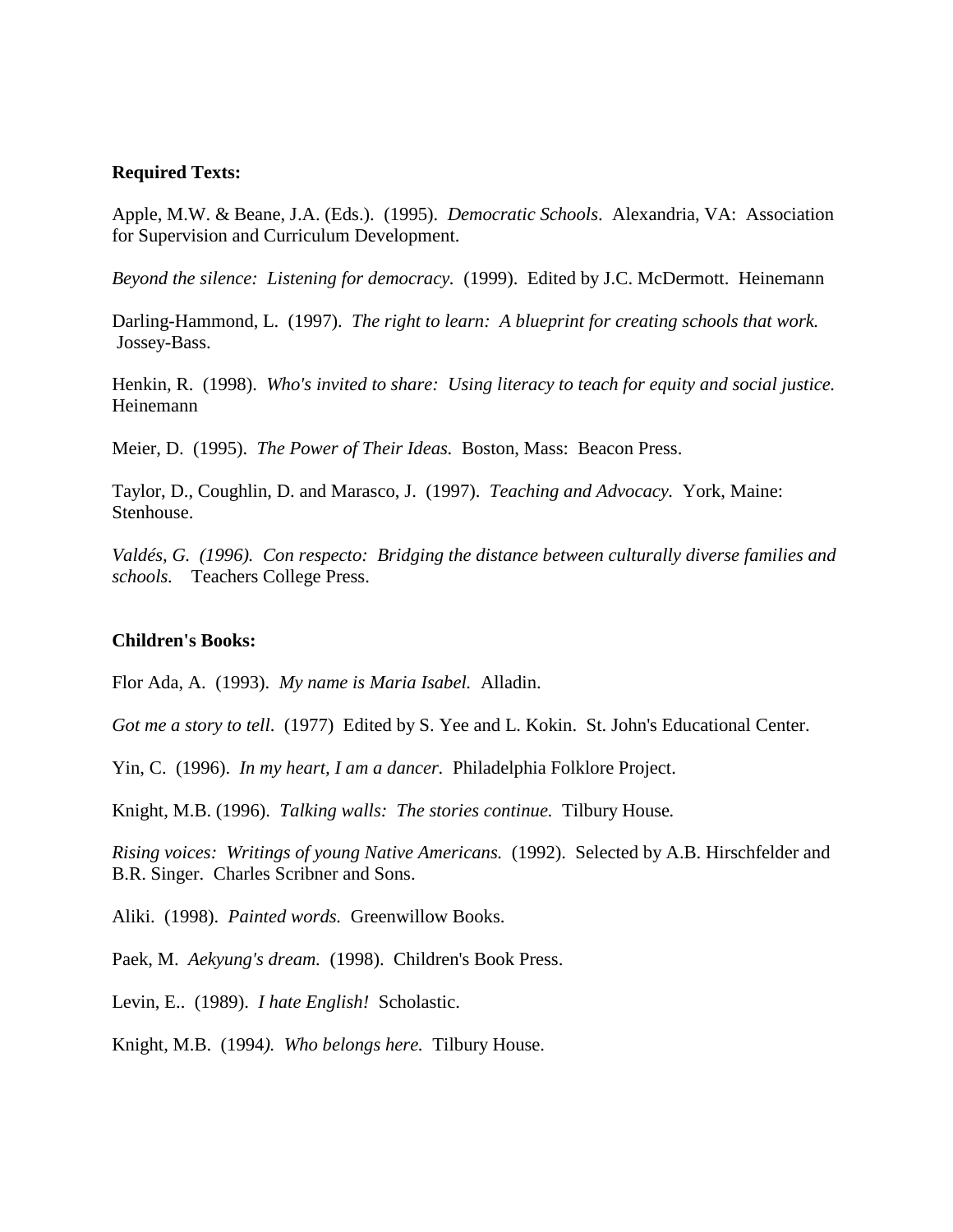Long, H. (1993). *The moon maiden: And other Asian folktales.* China Books.

## **Recommended Texts: Texts from which to select a title for the book project.**

*Braided lives: An anthology of multicultural American writing.* Minnesota Humanities Commission.

Foster, M. (1997). *Black teachers on teaching.* New Press.

Ladson-Billings. (1994) *The dreamkeepers: Successful teachers of African American children.*  Jossey-bass.

Kohl, H. (1994). *I won't learn from you.* New Press.

Kohl, H. (1998). *The discipline of hope: Learning from a lifetime of teaching.* Simon and Schuster.

Nieto, S. (1999). *The light in their eye: Creating multicultural learning communities.*  Teachers College Press.

Tatum, B.D. (1997). *"Why are all the Black kids sitting together in the cafeteria?" and other conversations about race.* Harper/Collins.

Key, D. (1998). *Literacy shutdown: Stories of six American Women,* International Reading Association.

Paratore, J.R., M. Gigliani, and B. Krol-Sinclair. (1999). *What should we expect of family literacy: Experiences of Latino children whose parents participate in an intergenerational literacy project.* International Reading Association.

Hynds, S. (1997). *On the brink: Negotiating literature and life with adolescents.* International Reading Association.

Muñoz, V.I. (1995). *Where something catches.* State University of New York Press.

Rodriguez, L. (1993) *Always running - La vida loca: Gang days in L.A.* Touchstone.

## **Required Projects:**

**1. Longitudinal Study of a Group of Diverse Learners in One Grade Level (60 points)**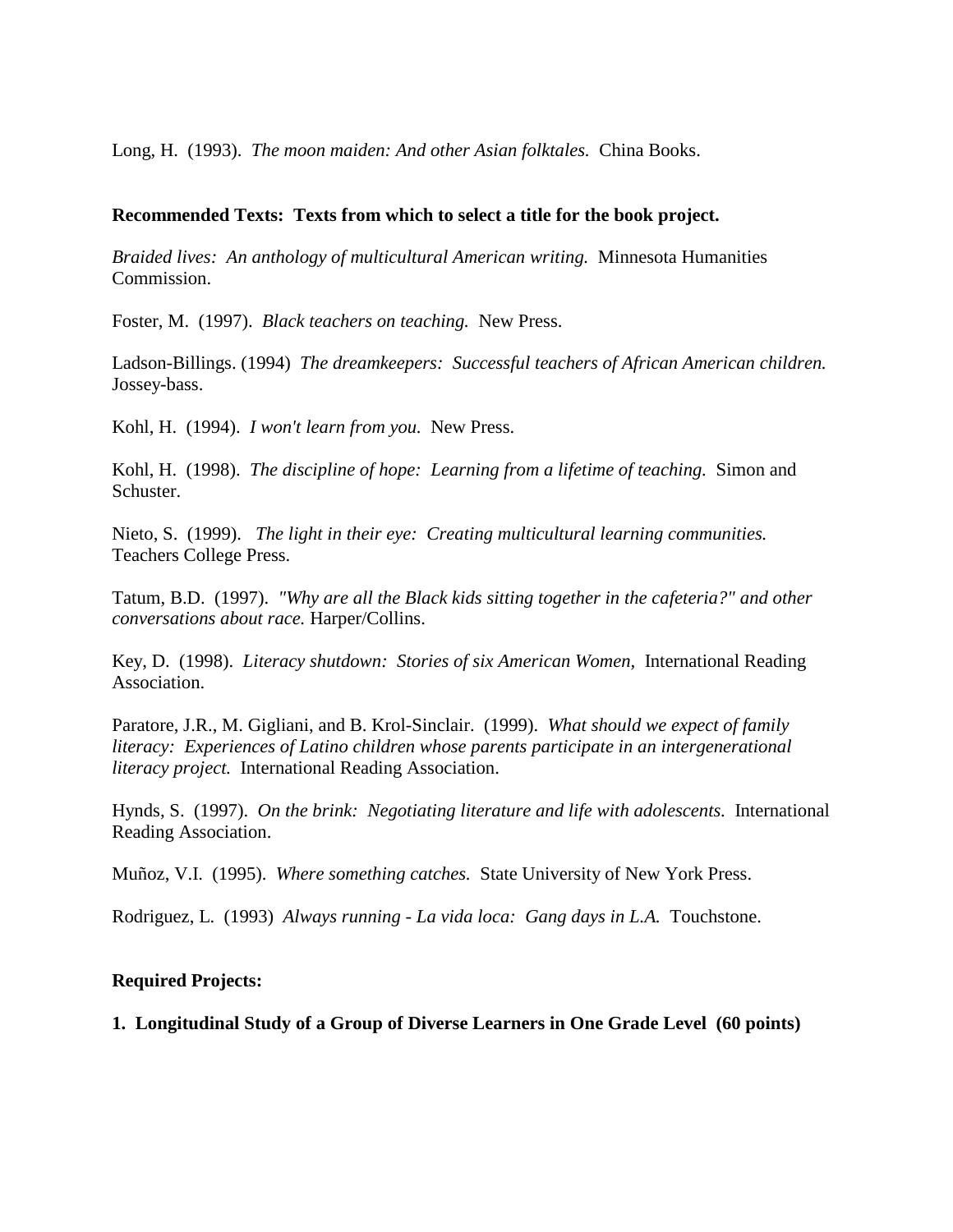Purpose: The purpose for this project is for you to look at student achievement of culturally and linguistically diverse students over time to determine what happens to students within a system. The purpose is not to examine and criticize your school district. It is to look at opportunities made available to or denied children of color.

## Components of the project:

Population: Select a group of ethnically and linguistically diverse students in a grade level who have attended your school at least three years. Do a review of their school history and success or lack of success.

Data collection: Consider the following:

- Testing process when the children entered school. Were they tested? Which test was used? Tested in their primary Language? In English? What were the scores? What do the scores mean?
- Placement issues. Where were the children placed? What kinds of classrooms?
- Services received: What kind of services did the children receive?
- Re-classification: Were the children ever re-classified? What process was followed?
- Look at the grades the children received over three years and look for patterns in terms of achievement. Match the history of each child with the present achievement of each child.
- Analyze the data that you have collected and make some decisions about how these students have progress through the system.
- Factors of retention: Were these students retained? How many? Why?

Write-up: Write up your findings and develop a plan for these children. What would you do to ensure equal access for these children? What support and accountability will be necessary to ensure equal access and success?

# **2. The Follow-up Inquiry (80 points).**

Purpose: The purpose for the inquiry is first of all, to put faces on students who are struggling and have always struggled with schooling in one way or another. The second purpose of this inquiry is to tell the stories of these students; stories that are based on the real life experiences of students. In order to tell the story of your student, you will need to observe, research and think critically about traditional programs and curriculum in which schools and districts invest both time and money, and to discern if indeed these programs and curricula are designed to ensure that **all** students receive the same quality of curriculum and instruction. This is where the data you have gathered above will be helpful.

Components of the project:

• Consider the factors you have researched in the previous project and select one student from that group to follow in-depth. What kind of instruction is occurring in the classroom to ensure that this child is developing CALP? How can you assess that?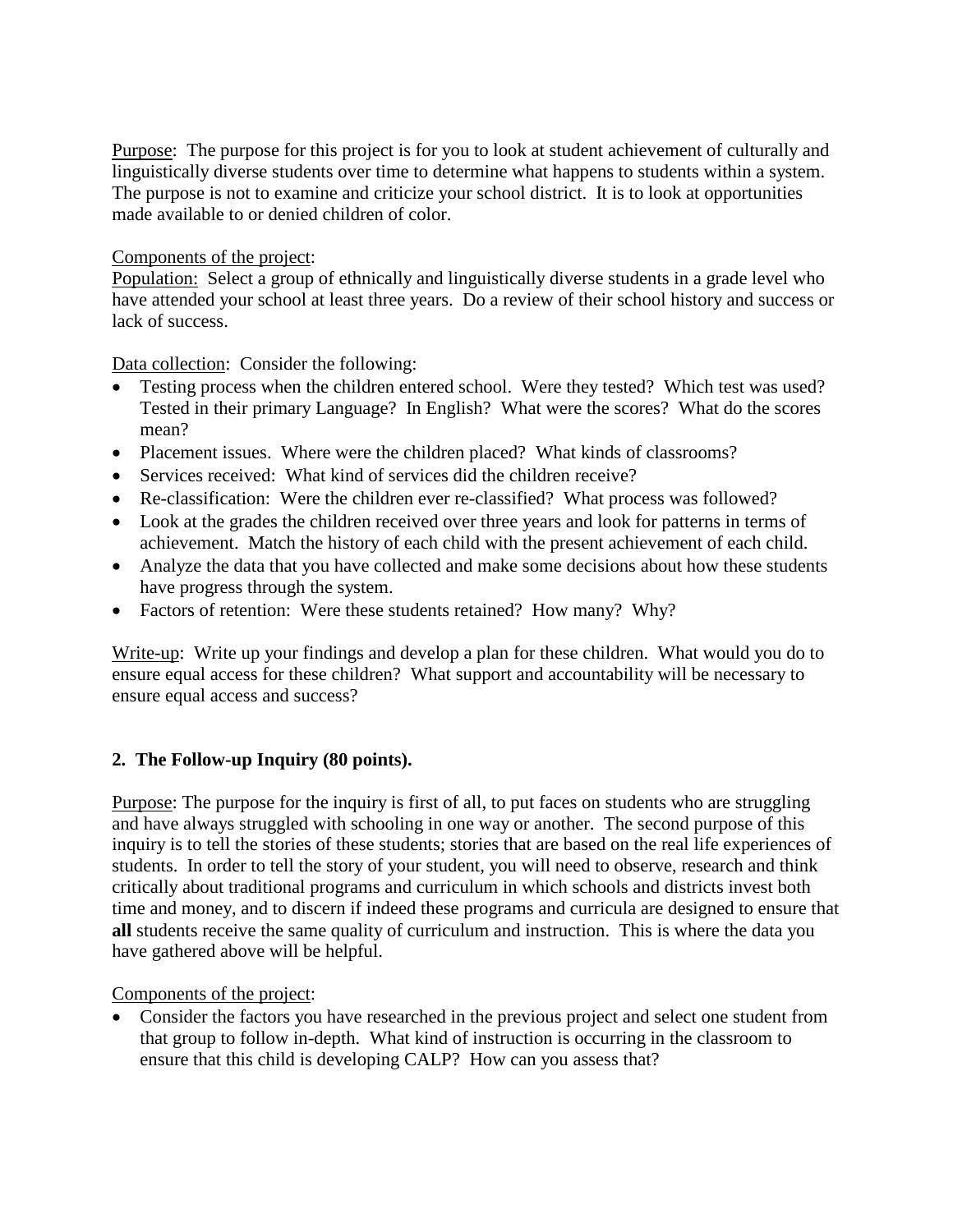- Are the same standards we teach to English Only students being taught to this child? What accommodations are being made in the instruction to accommodate the English language proficiency of this child?
- Gather primary data that will come from student work, interviews/questionnaires with students, teachers, parents or other district/school community members.
- Make a home visit and talk to the parents, guardians of this child. Think about what you have learned from this home visit and match that with what is happening in school for this child. What changes need to occur to ensure success for this child?
- Tell the story of this child. Put a face on him or her so we can walk with you and be a part of his or her life.
- Developing a democratic classroom. Look at your own classroom and the process of democracy implemented in your classroom. What do you have to change in order to ensure that all students' voices are heard? Make those changes and document how those changes have affected the literacy achievement of this student.
- What lessons have you learned from this experience and how are you going to take the learning and turn it into commitment and action? Now that you know all of this about this child, what are you going to do about it?

Write-up. **Tell** the story of your student(s) much in the way that Denny Taylor and her colleagues tell children's stories and invite you into the lives of their students. You meet them, you get to know them and you begin to understand the perspective of the student. All of a sudden, the student has a face and a name (be sure to use a pseudonym).

Incorporate your data into your paper. That means that you will include student work, data from interviews, observations and questions **in** your story. Please add *Appendices* at the end of your paper where you will include all originals.

Please include and references that you used as a part of this paper in a *References* section. Be sure that I get a copy of your paper for me to keep.

**3. The Expository Piece of Literature (60 points).** Select from the recommended list a book that you feel you might be interested in reading. It is possible that you may be able to use what you read in this text to support and inform your inquiry. However, it does not have to do that. The idea is that you immerse yourself in a piece of reading that will peak your interest, inform and challenge your assumptions about schooling in America, and lead you to ask some questions about whether the public educational system is sound and how the bureaucratic structure in which it operates supports or does not support student learning and achievement.

You are to keep a **reflective journal** while you read the text you have selected. Question the author. Challenge his/her assumptions. Let the author challenge your assumptions. Make this journal a dialogue with the author and yourself.

**4. Multicultural literature as a way to open conversations in the classroom about children's personal experiences (20 points)** Select two children's books from the list provided.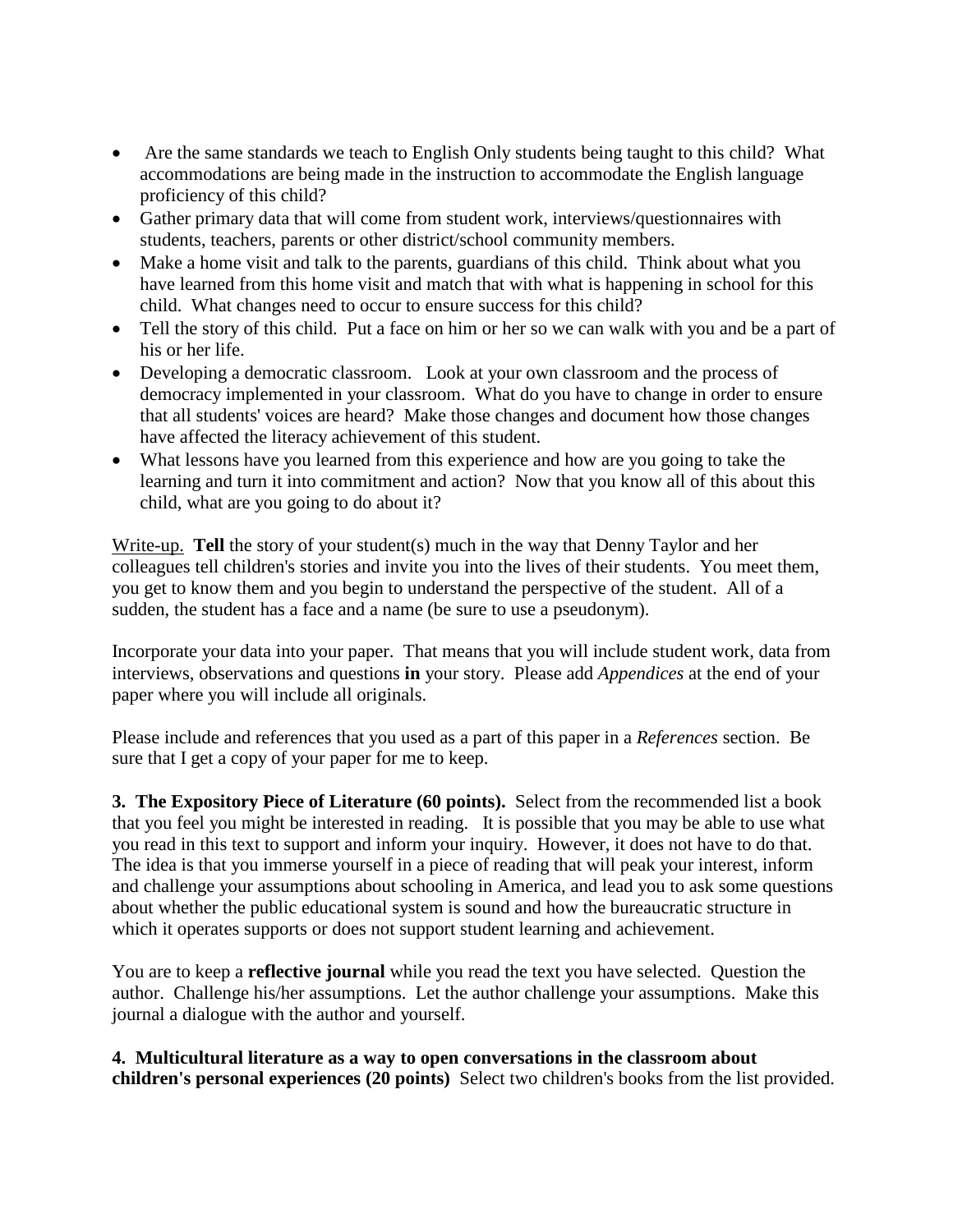Use these books in a small guided reading group in which the student you are looking at in-depth is a member. Select stories that your children can relate to. Ask children to respond to the story and to talk about the characters. You want to encourage your students to move beyond retelling the story to responding to what happened to the protagonist in the story. How do they feel about it? What would they have done if they were the character(s) in the story? Have the children connect the story to their lives.

Record the sessions and listen to them. Listen for emotional responses about the story and reasons children give for their thinking. Draw some conclusions about how multicultural literature can have a positive influence on children's attitudes about themselves and each other. Write up your findings. Cite children's responses to support the points you are making.

**Attendance and Participation (20 points).** Please plan to attend all classes. This class will be conducted as a kind of seminar, encouraging your input, questions, challenges, ideas about the schooling of California's diverse student population. It will be important then, that you do all assigned readings and come to class ready to engage in open conversations about issues that grow out of the readings. Participation is as crucial as attendance.

**Final Exam (20 points).** This exam will serve as a way of pulling together some issues about which you have read, researched and discussed in this class. It is a way to further provoke thoughtfulness about how you can serve as a change agent in your school and district to ensure equal educational opportunities for all students. This will be a take home exam.

| Grading:             |                                  |  |
|----------------------|----------------------------------|--|
| $Total = 260$ Points |                                  |  |
|                      | Grades: Calculated by Percentage |  |
| $100 - 95$           | A                                |  |
| $94 - 93$            | $A -$                            |  |
| $92 - 91$            | $B+$                             |  |
| $90 - 89$            | B                                |  |
| 88 - 87              |                                  |  |

**Attendance Policy.** There is an attendance policy that has recently been developed for use in the College of Education. The policy, approved December 19, 1997, reads as follows:

*Due to the dynamic and interactive nature of courses in the College of Education, all students are expected to attend all classes and participate actively. At a minimum, students must attend more than 80% of class time, or s/he may not receive a passing grade for the course at the discretion of the instructor. Individual instructors may adopt more stringent attendance requirements. Should the student have extenuating circumstances, s/he should contact the instructor as soon as possible.*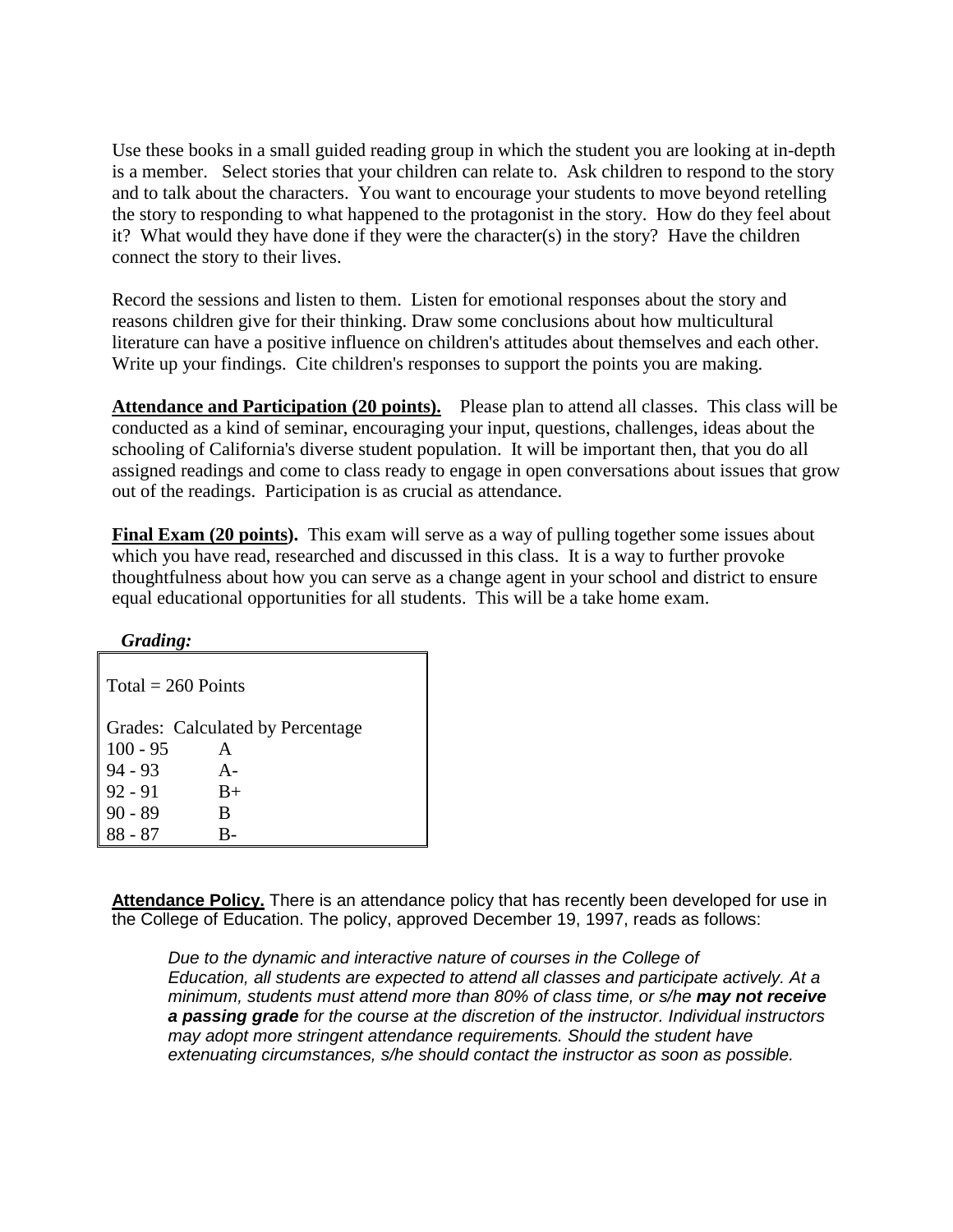| <b>Assignments</b>                                                                                                                                                                                                                           |
|----------------------------------------------------------------------------------------------------------------------------------------------------------------------------------------------------------------------------------------------|
| Darling-Hammond, Ch. 1,<br>Valdés, Introduction<br>(in-class jigsaw and discussion<br>- numbered heads together)                                                                                                                             |
| Valdés, Ch. 1, Ch. 6, Ch.7<br>(Jigsaw reading at home. In<br>class dicsussions - round<br>robin)<br>Taylor, Pp. 1-11<br>Taylor. "maybe I should have<br>died: Learning from Valerie                                                          |
| Darling-Hammnd, Ch. 2, 3, 4<br>(Jigsaw reading. Discussion:<br>inside/outside circles)<br>Taylor. "You just hate me - I<br>knew it along: Mark's story.                                                                                      |
| Darling-Hammond, Ch. 5, 6.<br>(Jigsaw. Discussion - Write<br>around)<br>Taylor. "Satiable curiosity:<br>The need to challenge<br>learners." P. 69 and "Inventing<br>disabilities" p. 21 (all)<br>Valdés, Ch. 8<br>(Jigsaw. Discussion: write |
| around)                                                                                                                                                                                                                                      |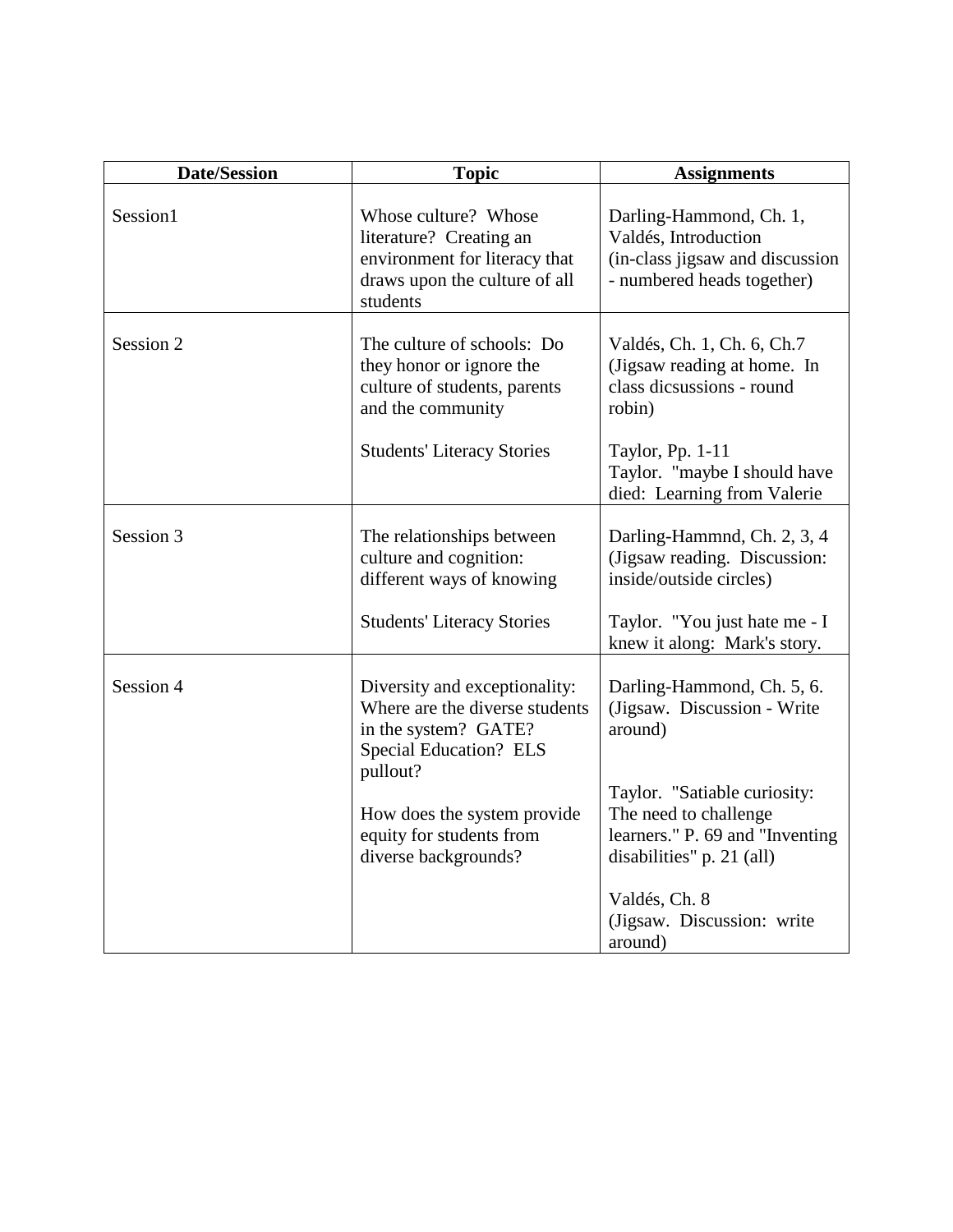| Session 5  | The influence of culture and<br>language: How these two<br>factors affect the literacy<br>achievement of each student.<br>The democratic classroom | Henkin, Part II (Ch. $6, 7, 8, 9$ ,<br>10 (Jigsaw: Expert and home<br>groups - whole class debrief<br>and discussion)<br>Apple and Beane. Ch. 1 (all)                                     |
|------------|----------------------------------------------------------------------------------------------------------------------------------------------------|-------------------------------------------------------------------------------------------------------------------------------------------------------------------------------------------|
| Session6   | The democratic classroom:<br>Whose voice is heard? Whose<br>voices are valued<br>Students' literacy stories:                                       | McDermott. Ch.1 (Sections<br>$1,2,3)$ (all)<br>Taylor. P. 179 (all)                                                                                                                       |
| Session 7  | "Francisco"<br>How to organize a democratic<br>classroom that supports<br>literacy development of all<br>students<br>Students' literacy stories    | Enkin. Part I (Ch. 1,2,3,4,5)<br>(Jigsaw: Expert and home<br>groups. Whole class debrief.<br>Textual representation)<br>Taylor. "Tagging: A way to<br>make meaning                        |
| Session 8  | Working with parents and<br>using their literacy and life<br>experiences to support the<br>literacy development of their<br>children in school.    | Valdés. Ch. 3,4, 8. (all)<br>Class discussion: Numbered<br>heads together.<br>Apple and Beane. Ch. 4                                                                                      |
| Session 9  | The psychology of personal<br>prejudice: How teachers<br>support diverse students<br>beyond culture and language                                   | McDermott. Sections 5, 6, 7<br>(Jigsaw. Discussion: in home<br>groups - development of text<br>representation - present to<br>class)                                                      |
| Session 10 | Using what we know about<br>multicultural education,<br>language and literacy to make<br>changes for students                                      | McDermott. Sections 4, 7, 8.<br>(Jigsaw: Expert and home<br>groups - development of<br>critical thinking questions.<br>Discussion and response to<br>questions generated by the<br>group. |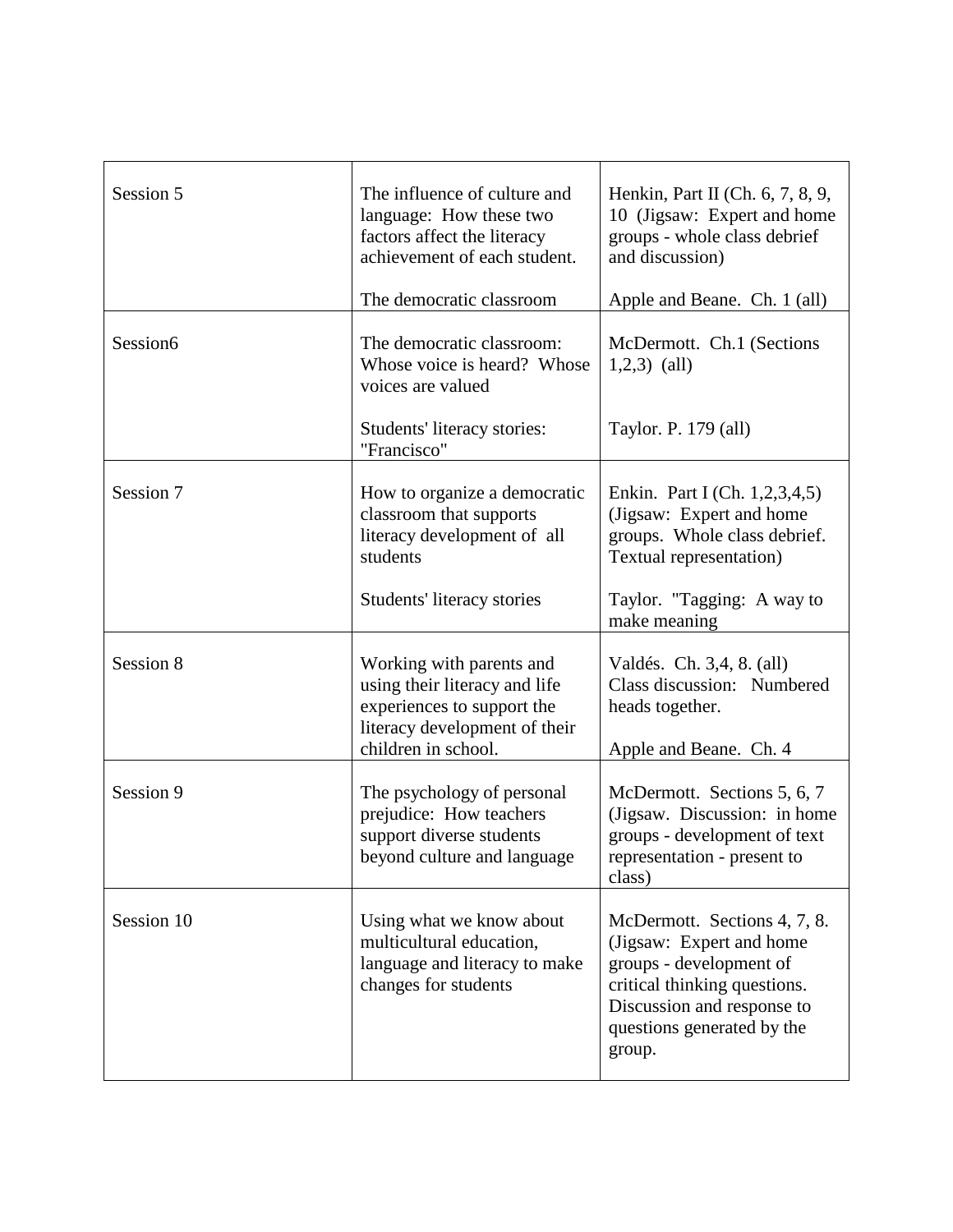| Darling-Hammond, Ch.8 (all): |
|------------------------------|
| Quick write and read around  |
| groups with verbal responses |
| to the writer.               |